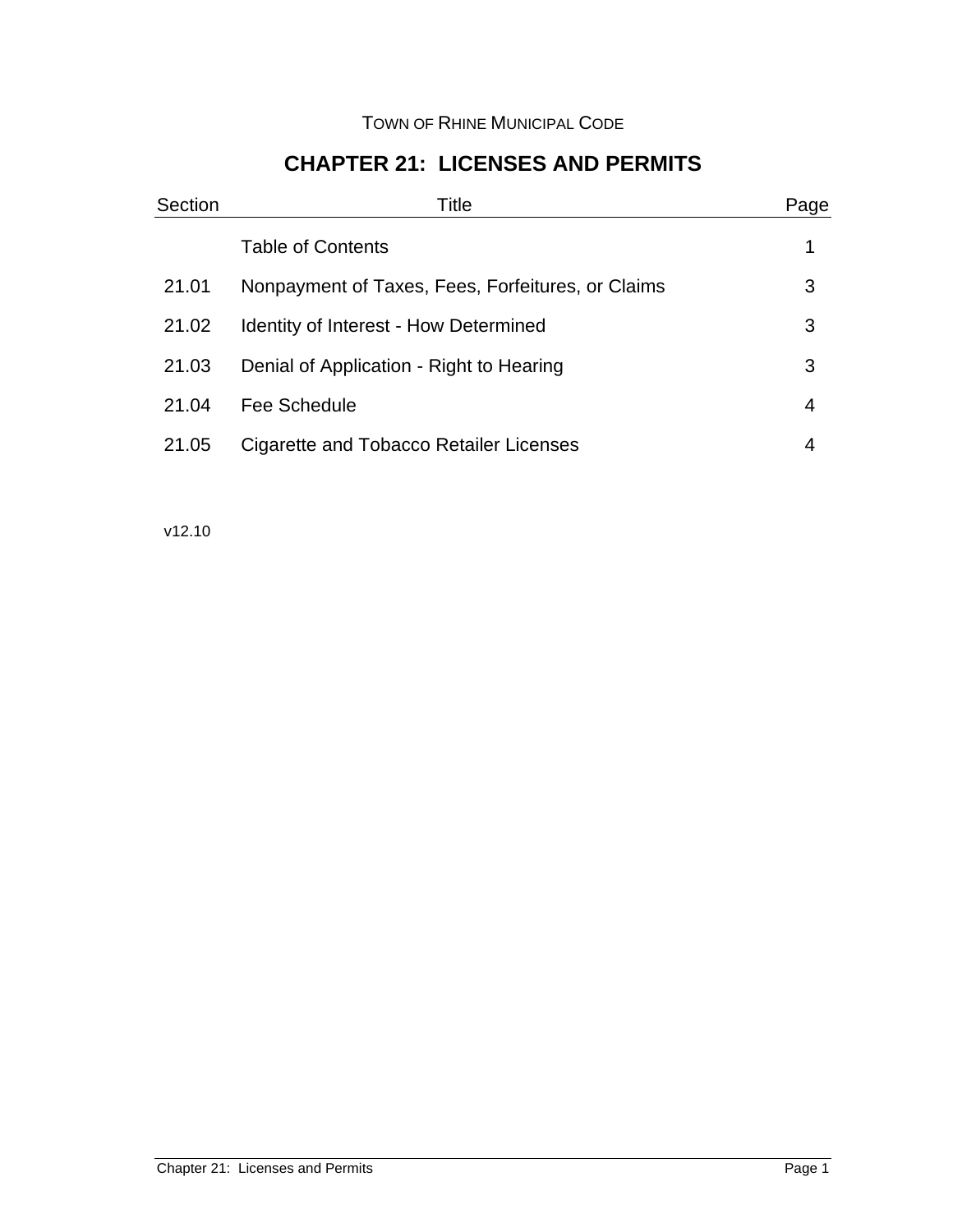*This page intentionally left blank.*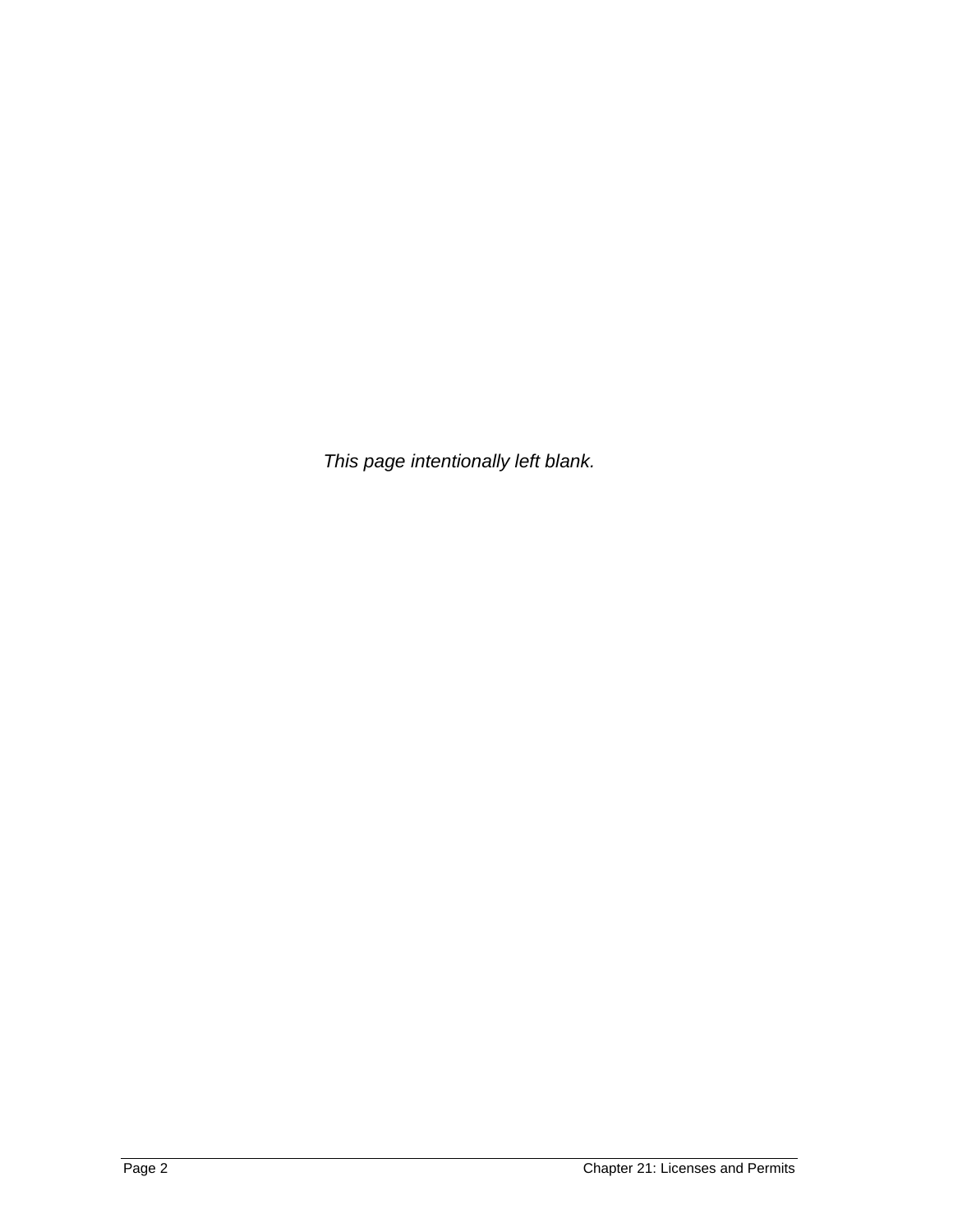#### **21.01 NONPAYMENT OF TAXES, FEES, FORFEITURES, OR CLAIMS**

The Town shall not issue or renew any license or permit:

(1) For any purposes for which taxes, assessments, or other claims of the Town are delinquent and unpaid.

- (2) For any person who is delinquent in payment:
	- (a) of any taxes, assessments, or other claims owed the Town, or
	- (b) of any forfeiture resulting from a violation of any Town Ordinance.

#### **21.02 IDENTITY OF INTEREST—HOW DETERMINED**

A person applying for a license or permit (applicant) shall be considered to have an identity of interest with the person delinquent in any tax, assessment, claim, or other obligation (obligor) to the Town if:

- (1) One is the spouse of the other.
- (2) One holds a majority of ownership or control of the other.
- (3) Both are subsidiaries of the same owner.

(4) The same person holds a majority of ownership or control of the applicant and the obligor.

(5) The applicant is responsible by law for any part of the debt of the obligor.

If the applicant and obligor have an identity of interest as defined above, the applicant shall be treated as the obligor for issuance or renewal of a license or permit.

#### **21.03 DENIAL OF APPLICATION - RIGHT TO HEARING**

Prior to denial of an application for renewal of any license or permit, the applicant shall be given notice and opportunity for a hearing.

(1) With respect to licenses authorized by Wis. Stat. ch. 125 (alcoholic beverages), notice and opportunity for hearing shall be as provided by Wis. Stat. § 125.12 as amended from time to time.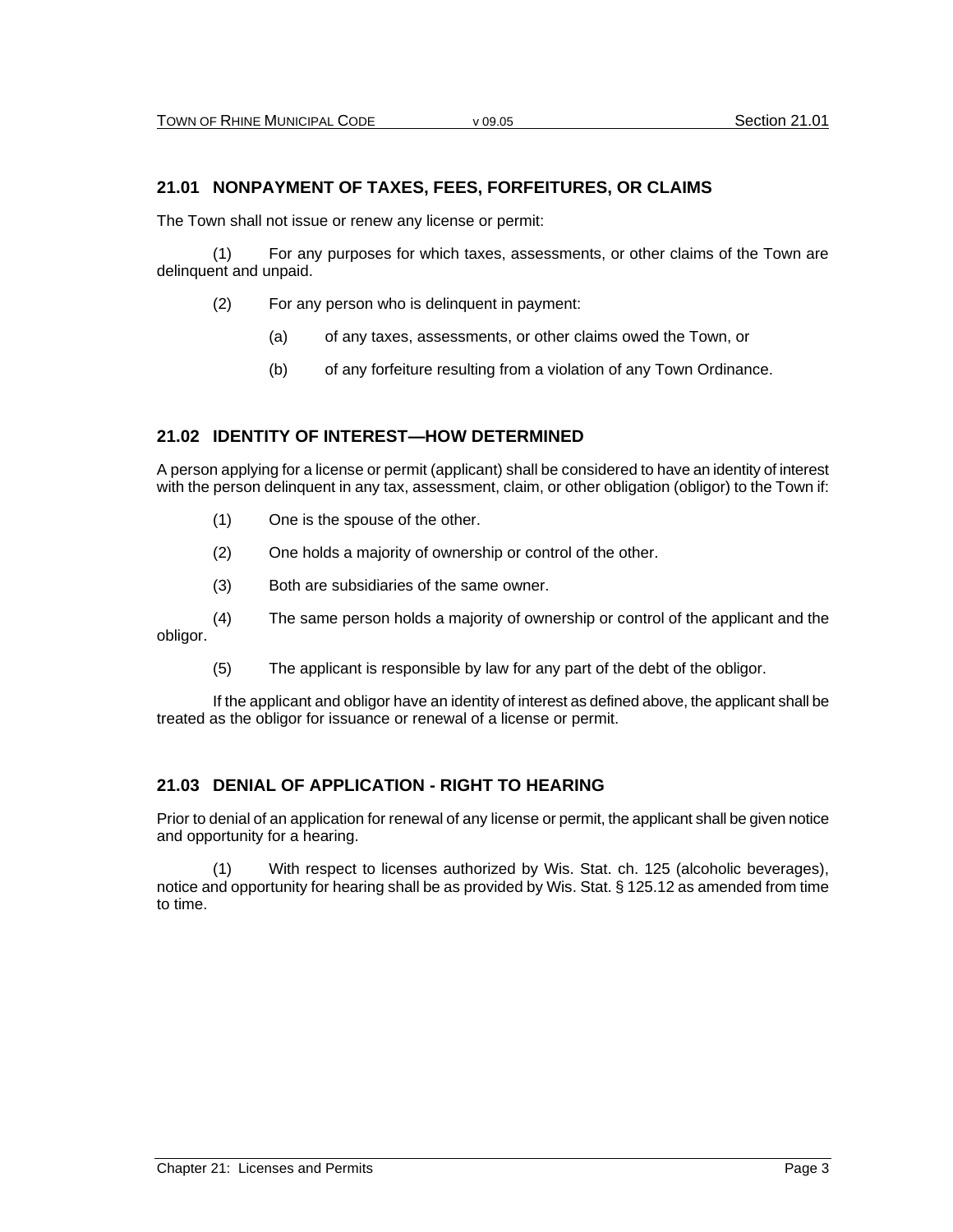(2) With respect to other licenses and permits, the Town Board or its assignee shall notify the applicant in writing of the Town's intention not to renew the license and shall state the reasons for the intended action and shall establish a date not less than three (3) days nor more than ten (10) days after the date of the notice on which the applicant shall appear before the Town Board. If the applicant shall fail to appear before the Board on the date indicated on the notice, the Board shall deny the application for renewal. If the applicant appears before the Board on the date indicated in the notice and denies that the reasons for nonrenewal exist, the Town Board shall conduct a hearing with respect to the matter. At the hearing, both the Town and the applicant may produce witnesses, cross examine witnesses, and be represented by counsel. The applicant shall upon request be provided a written transcript of the hearing at the applicant's expense. If the Town Board determines the applicant shall not be entitled to renewal, the application for renewal shall be denied.

Other Grounds for Hearing. Where an individual, business, or corporation wishes to appeal the Town Clerk-Treasurer's decision not to issue a license or permit under this Title on grounds other than those specified above, the applicant may file a request in writing with the Town Clerk-Treasurer that the matter may be referred to the Town Board. A public hearing shall be scheduled within fourteen (14) calendar days by the Town Board. All parties may be represented by counsel. The Board shall consider all relevant information and shall render a decision which shall be binding.

#### **21.04 FEE SCHEDULE<sup>1</sup>**

For permits, licenses and municipal services issued or provided by the Town, it shall receive the fees indicated on the attached Fee Schedule (Table 21.04), as updated and amended from time to time by resolution or ordinance of the Town Board.

### **21.05 CIGARETTE AND TOBACCO RETAILER LICENSES**<sup>2</sup>

(1) Purpose. The Town of Rhine elects to license cigarette and tobacco products retailers in accordance with the provisions of § 134.65, Wis. Stats., the provisions of which shall apply to all licenses granted pursuant to this section.

(2) Issuance and Term. Upon filing of a proper written application and payment of the fee set forth below, a license shall be issued on July 1 of each year or when applied for and continue in force until the following June 30 unless sooner revoked.

(3) Fee. The annual license fee for a cigarette and tobacco products retailer license shall be Fifty Dollars (\$50.00). There shall be no proration for licenses issued for less than a full year.

(4) Penalties. Any person violating this section shall be subject to the penalties in § 134.65(5), Wis. Stats.

 $\overline{a}$ 

 $1$  Created by Ord. 2012- adopted on October 2, 2012.

 $2$  Created by Ord. 2007-8 adopted on September 4, 2007.